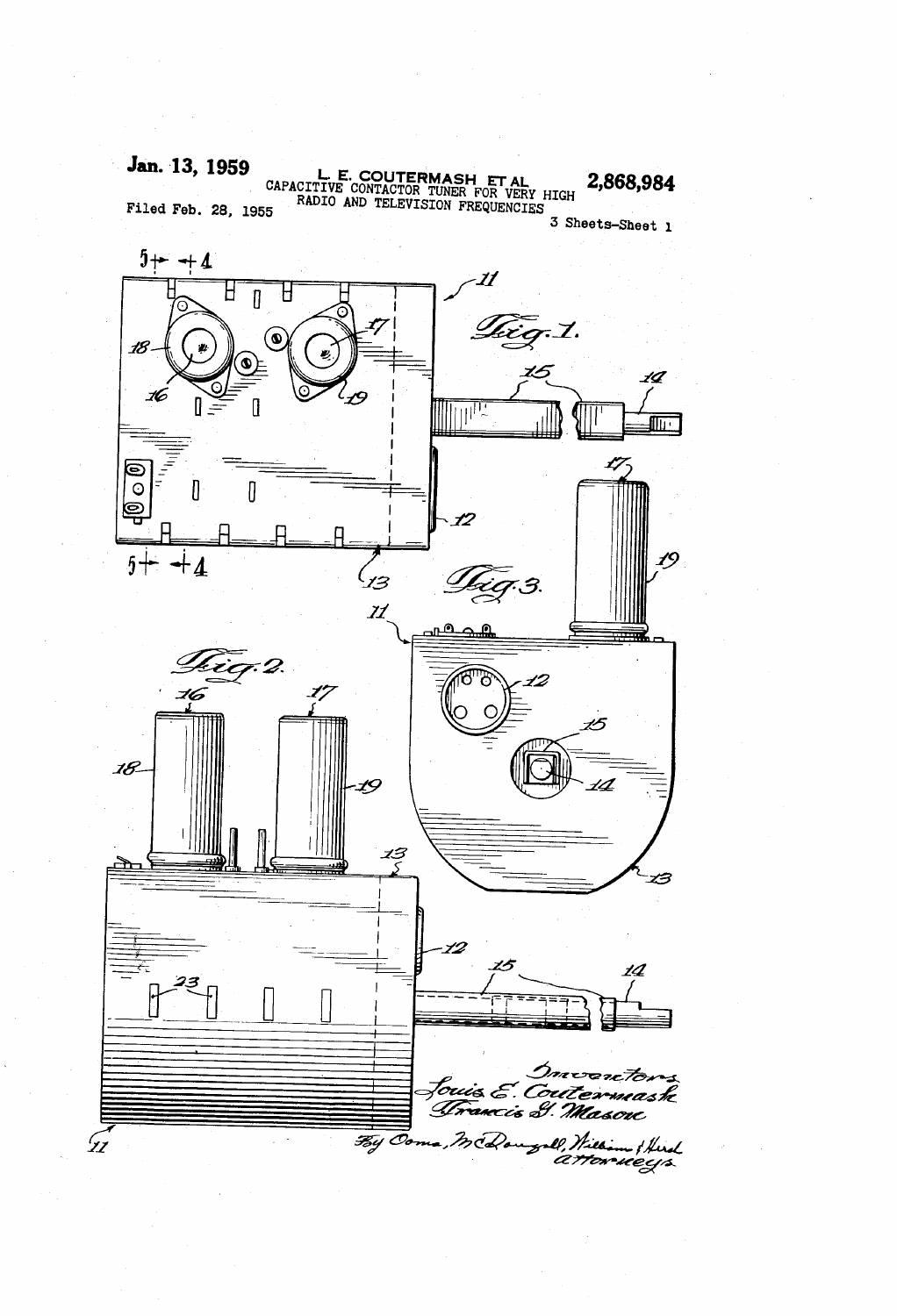

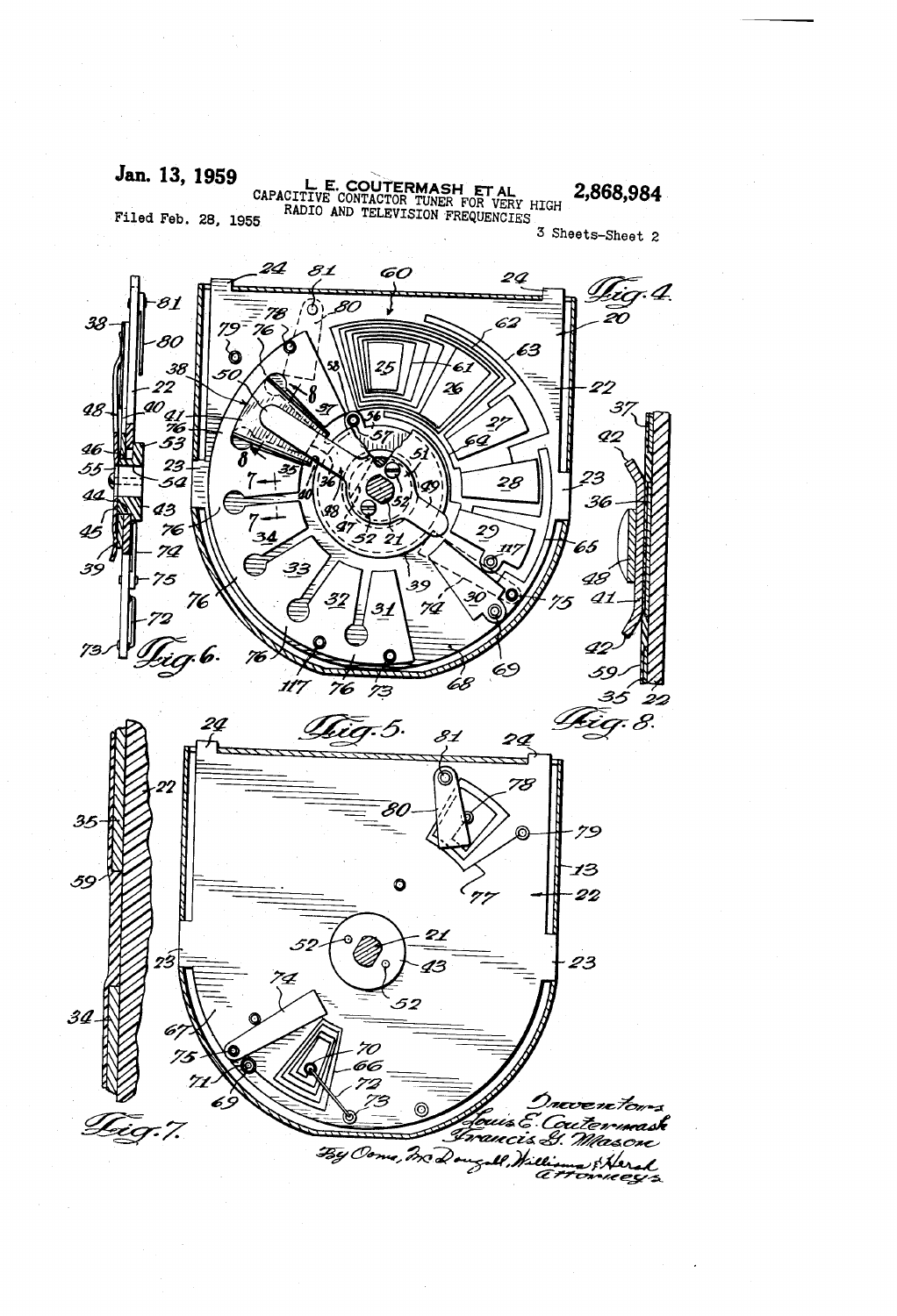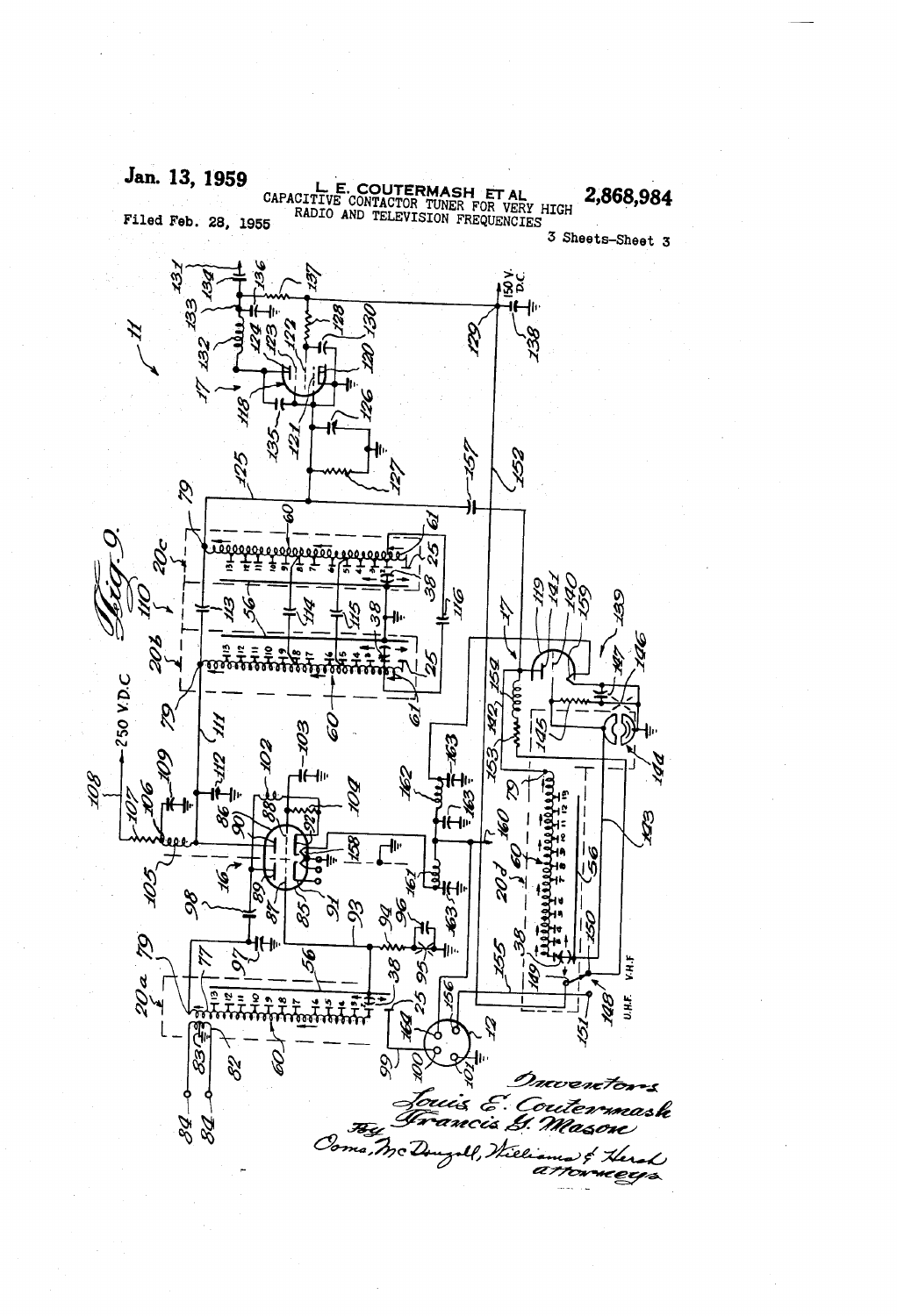# United States Patent Office

## 2,868,984 Patented Jan. 13, 1959

## 1

#### 2,868,984

## **CAPACITIVE CONTACTOR TUNER FOR VERY<br>HIGH RADIO AND TELEVISION EDECLIFYCING** HIGH RADIO AND TELEVISION FREQUENCIES

Louis E. Coutermash, Norwalk, and Francis G. Mason, Weston, Conn., assignors to Aladdin Industries, Incor porated, Nashville, Tenn., a corporation of Illinois

Application February 28, 1955, Serial No. 490,854

#### 6 Claims. (Cl. 250-40)

This invention relates to radio frequency tuners and 15 particularly to a new and improved tuner which is par ticularly well adapted to cover the commercial very high frequency television bands extending from 54 to 216 megacycles.

rotary tuning device capable of covering the V. H. F. television band, or some other wide frequency range, in a single rotation of a tuning control element.<br>A further object of the invention is to provide a new One principal object of the invention is to provide a 20 lector shaft 14.

A further object of the invention is to provide a new and improved high frequency tuning device which may 25 be manufactured with an extremely high order of pre cision, yet at very low cost, so that all of the desired tuning channels will be accurately covered.<br>It is another object of the invention to provide a new

It is another object of the invention to provide a new<br>and improved high frequency tuning device which is 30<br>mechanically smooth and electrically noiseless in opens tion. mechanically smooth and electrically noiseless in opera-

A further object is to provide a new and improved tuning element which is capable of being tracked accur-<br>ately with any desired number of other tuning elements 35 of similar type.

It is another object to provide an improved tuning element which is extremely small in size and is capable of being assembled with other similar tuning elements into a memy compact, mechanically efficient, low-cost tuning 40 unit for a television receiver or the like.

Further objects and advantages of the invention will appear from the following description, taken with the accompanying drawings, in which:

Figure 1 is a plan view of an illustrative embodiment  $_{45}$ of the invention in the form of a complete superhetero dyne tuning unit for a television receiver or the like;

Fig. 2 is a left side elevational view of the tuning unit; Fig. 3 is a front view of the tuning unit;

 $F_4$ :  $F_4$  is an enlarged elevational sectional view, taken 50<br>nerally along a line 4—4 in Fig. 1, to show and f the 50 generally along a line 4-4 in Fig. 1, to show one of the several tuning elements embodied in the tuning unit;

Fig. 5 is an elevational sectional view, taken generally along a line  $5-5$  in Fig. 1, to show the rear of the tuning element of Fig. 4;

Fig. 6 is a right side view of the tuning element of Fig. 4;

55

Fig. 7 is a greatly enlarged fragmentary cross-sectional view taken generally along a line  $\overline{7}$ -7 in Fig. 4;

Fig. 8 is a greatly entarged fragmentary cross-sectional  $\frac{60}{100}$ view taken generally along a line 8-8 in Fig. 4;

Fig. 9 is a schematic circuit diagram of the complete tuning unit shown in Figs.  $1-3$ .

If the drawings are considered in greater detail, it will dyne tuning unit 11 adapted to be used as the input 65 portion of a conventional television or radio receiver. The illustrated tuning unit 11 is adapted to cover the commercial V. H. F. television channels between 54 and 216 megacycles. In addition, the tuning unit 11 is provided with a socket 12 for receiving a plug connected to 70 an ultrahigh frequency converter unit (not shown).

Thus, it is a simple matter to utilize a separate U. H. F. converter so that the U. H. F. channels from 470 to 890 megacycles may also be covered.'

It will be seen that the tuning unit 11 is built on a metal housing or chassis 13 which is of extremely small size. Extending forwardly from the housing 13 are two coaxial tuning shafts 14 and 15, which serve respectively as a channel selector shaft and a fine tuning shaft. Two tubes 16 and 17 are mounted on the top of the chassis 13.

10 The tube 16 may be a twin triode and may serve as a radio frequency amplifier. The other tube 17 may constitute a combination of a triode oscillator section and a multigrid converter section. Suitable shields 18 and 19 are mounted around the tubes.<br>The illustrated superheterodyne tuning unit 11 em-

bodies four tuning elements 20 of the general type shown in Figs. 4-8. A common operating shaft 21, preferably made of an insulating material, extends through all of the tuning elements  $20$  and is connected to the channel se-

All of the tuning units 20 are basically the same in construction. Accordingly, a detailed description of the single specific tuning element shown in Figs.  $4-8$  will suffice. The illustrated tuning element 20 is supported on a thin flat plate 22 made of en electrically insulating material, which may be of plastic or glass, for example. It will be seen that the illustrated plate 22 is shaped to fit snugly as a transverse partition in the chassis  $13$ and is formed with lugs 23 and 24 extending through the chassis wall to secure the plate in place.

To cover the twelve  $\hat{V}$ . H. F. television channels and .to provide for the attachment of a separate U. H. F. con verter, thirteen segments or electrodes 25–37 are mount- $\epsilon$  on the front surface of the plate 22. It will be seen from Figs. 4 and 8 that the electrodes 25-37 are in the form of extremely thin plate-like members which are angularly spaced in a circular pattern on the supporting plate 22. Each of the electrodes 25-37 is in the shape of a segment of a ring.

Preferably, the segmental electrodes 25-27 are directly adherent to the insulating plate 22 and are formed on the plate by conventional or suitable printing techniques. Various circuit printing techniques are known whereby metal may be applied to an insulating surface in any desired pattern. Accordingly, it will not be necessary to enter into any detailed description of the printing tech niques whereby the electrodes 25-37 may be applied to the supporting plate 22. In this connection, however, reference should be had to the copending application of Harold T. Lyman, Serial No. 450,750, filed August 18,<br>1954, "Method of and Apparatus for Producing Coils 1954, "Method of and Apparatus for Producing Coils - Photographically," and to the copending application of Harold J. Yanosik, Serial No. 467,350, filed November 8,  $1224$ , we mod of and Apparatus for Producing Coils or the Like Photographically," which describe suitable pho tographic circuit printing techniques. For the present purpose, it is sufficient that the metal plate-like electrodes 25-37 be a few thousandths of an inch thick.

The tuning shaft 21 is adapted to operate a rotatable tuning element or selector 38 which is swingable into energy exchange relation with each of the electrodes 25––37 in turn. It will be seen that the illustrated vane-11 is the selector 38 is in the form of a central disc-like metal portion 39 having a radial arm 40 terminating in a seg mental plate-like slider 41. Opposite edges 42 of the slider 41 may be turned up to facilitate movement of the slider over the electrodes 25-37.

The tuning selector 38 is adapted to be connected to the shaft 21 by means of a rotatable hub 43, preferably made of insulating material. It will be seen that the hub 43 is rotatably received in an aperture 44 formed in the insulating plate 22. An aperture 45 is formed in the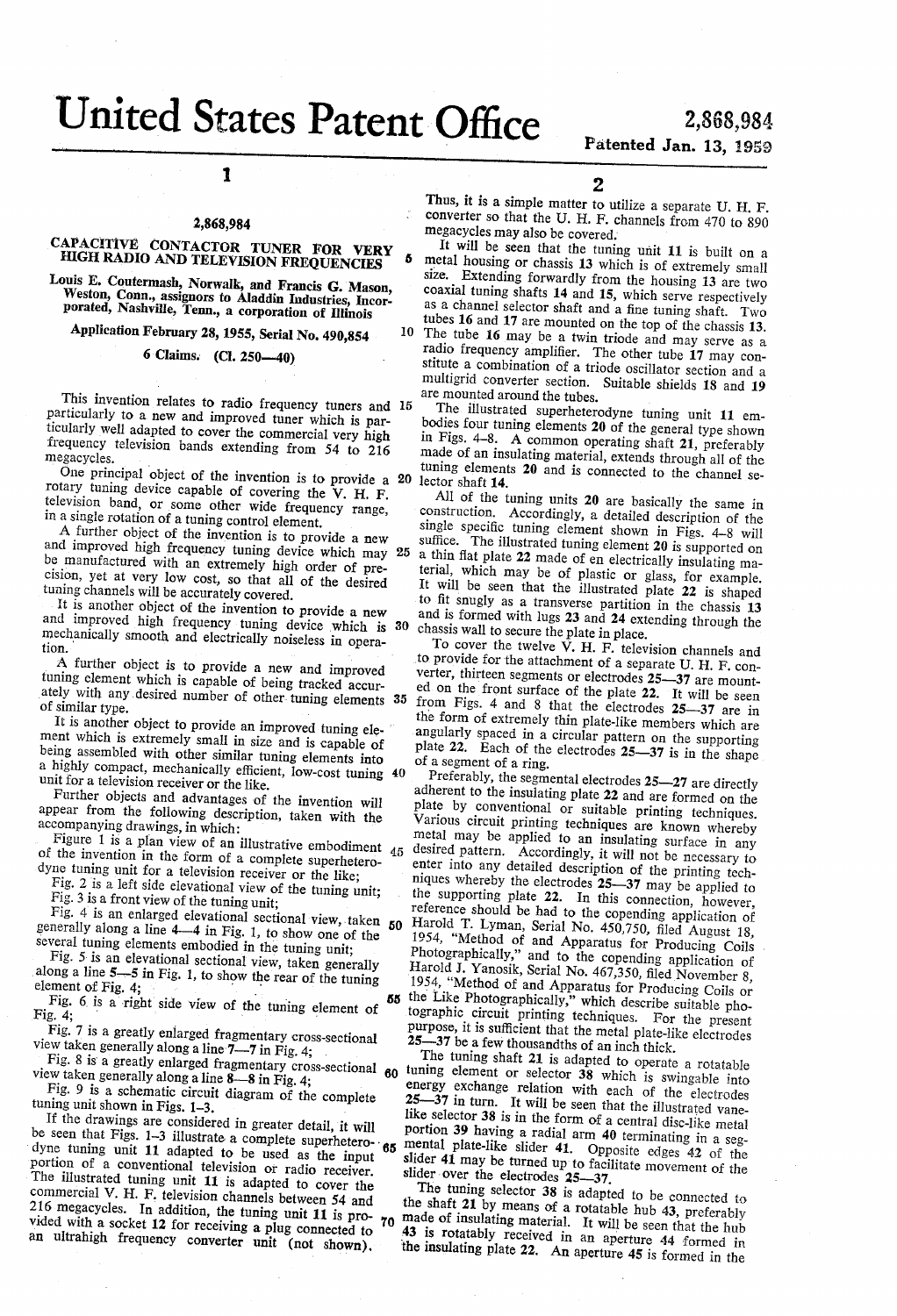45

central disc-like portion  $39$  of the tuning selector 38 to receive the front end of the hub 43. In order to hold the tuning selector 38 nonrotatable on the hub 43, a flat 46 is provided on one side of the hub for engagement with a complementary flat 47 formed on one side of the 5 aperture 45.

The tuning selector 38 is biased against the front of the supporting plate 22 by means of a leaf spring 48 having radial arms 49 and 50 engaging the central disclike portion 39 and the segmental slider portion 41 of the se- 10 lector. A central apertured portion 51 of the spring 48 is secured to the front of the hub 43 by means of a pair of screws 52 or the like. A shoulder or flange 53 is provided at the rear end of the hub 43 to react against the rear side of the plate 22 so that the leaf spring 48 can 15 bias the tuning selector 38 rearwardly against the front surface of the plate 22. The tuning shaft 21 is adapted to be received in alined, noncircular apertures 54 and 55 formed in the hub 43 and the spring 48.

Provision is made for establishing an electrically noise- 20 less circuit connection to the rotatable tuning selector 33. To this end, an energy exchange ring electrode 56 is mounted on the insulating plate 22 around the central aperture 44. Like the electrodes 25-37, the thin disc-25 like ring 56 preferably is directly adherent to the plate 22 and is applied by circuit printing techniques. A soldered connection may be made to an eyelet 57 extending through a tab 58 which projects radially from the ring 56. It will be seen that the coupling ring 56 directly underlies the disc-shaped central portion 39 of the tuner selector 38.

In order that the mode of coupling between the tuning selector and the coupling ring 56 may be purely capacitative, a dielectric element 59 (Figs. 7 and 8) preferably is interposed between the tuning selector  $38$  and the 35 coupling ring 56. The dielectric element 59 also extends over the segmental electrodes 25-37 so that the mode of coupling between these electrodes and the tuning selector 38 also is purely capacitative. Accordingly, the dielectric element 59 virtually eliminates all electrical 40 noise in connection with the movement of the tuning selector 38. Preferably, the dielectric element 59 takes the form of a hard dielectric coating over the front surfaces of the electrodes 25-37, the ring 56, and the adjacent portions of the insulating plate 22. The coating may be made of any suitable hard low-loss lacquer or lacquerlike material. A coating which is a few thousandths of an inch in thickness will suffice.

The illustrated tuning device 20 is provided with a tuning inductance 60 which connects the electrodes 25-37 50 in series. Preferably, the entire tuning inductance is of thin ribbon-like form and is directly adherent to the insulating plate 22. Like the electrodes 25-37 and the ring 46, the tuning inductance 60 preferably is applied to the plate 22 by circuit printing techniques. In this  $55$ way, the tuning inductance 60 can be formed in any desired pattern with an extremely high order of precision. At the same time, the cost of forming the tuning inductance 60 is very low.

The details of the flat tuning inductance 60 are of some  $60$ interest in connection with the present invention. It will be recalled that the first segmental electrode 25 is provided in order to facilitate the connection of an ultrahigh frequency converter. To this same end, the tuning inductance 60 extends between the first electrode 25 and the second electrode 26 in a flat ribbon-like coil 61 which spirals around the first electrode 25. It will be seen that the flat coil element 61 comprises approximately three and one-half turns.

The second through the thirteenth electrodes 26-37 are provided to cover channels 2-13 of the V. H. F. television band. In order to resonate channel 2, the tuning inductance 69 extends between the channel electrodes 26 and 27 in a flat spiral coil 52 which encircles the first and second electrodes 25 and 26. It will be seen that the spiral coil 62 comprises approximately two turns.

Between the electrodes 27, 28, 29, and 30 for channels 3, 4, 5, and 6, the inductance coil 60 extends in three arcuate hairpin-like loops 63, 64, and 65. In order to utilize the available space most efficiently, the loops 63 and 65 are disposed beyond the outer edges of the electrodes  $26 - 30$ , while the intermediate loop  $64$  is located between the outer edge of the ring 56 and the inner edges of the electrodes 25-29.

In order to resonate channel 6 of the V. H. F. television band, it is preferred to form the inductance coil 69 as a flat spiral coil 66 between the electrodes 39 and 31. It will be seen that the illustrated spiral coil 66 is adherent to the rear surface 67 of the insulating plate 22, while the electrodes 25-37 are adherent to the front surface 68. As shown, the spiral coil 66 comprises approximately four turns extending between terminal spots 69 and 70. An eyelet 71 is employed to connect the terminal spot 69 to the electrode 30. In this instance, a wire lead 72 is soldered directly to the terminal spot 70. The opposite end of the lead 72 is soldered to an eyelet 73 which extends through the electrode 31.

In order to provide for a tracking adjustment at channel 6 of the television band, a movable tracking member 74 is pivotally mounted on the insulating plate 22 adjacent the coil 66. In this instance, a rivet 75 affords pivotal support for the member 74, which is in the form of a vane adapted to be swung over the coil 66 so as to vary the inductance of the coil. It is preferred that the vane 74 be composed of a magnetic material having low loss at the frequency involved, although in some 30 cases the vane 74 may be simply made of metal. Suitable molded ferrite or powdered iron materials are known for the tracking vane 74.

To resonate channels 7-12, the tuning inductance 60 preferably extends as a plurality of simple arcuate ribbonlike elements 76 between the electrodes 31-37. Because of the high frequencies involved, these short arcuate conductive elements furnish sufficient inductance, in combination with the adjacent portions of the electrodes 31-37, to differentiate between the successive channels.

At the high frequency end of the television band, channel 13 preferably is resonated by means of a flat, ribbon-like spiral coil 77 (Fig. 5) adherent to the rear surface 67 of the insulating plate 22. An eyelet 78 connects one end of the spiral coil 77 to the electrode 37. At the other end of the coil 77, an eyelet 79 provides an end terminal to which a lead may be soldered.

A tracking adjustment at the high frequency end of the band is effected by means of a movable vane 80 which is pivotally mounted on the plate 22 by means of a rivet 81. It is preferred to form the vane 80 of metal, although it may be made of ferrite, powdered iron, or other low-loss magnetic material. Moving the vane 80 over the coil 77 will vary the inductance of the coil and thereby effect a tracking adjustment.

The schematic circuit diagram of Fig. 9 illustrates one manner in which several tuning devices 20, of the type shown in Figs. 4-8, may be interconnected so as to form the complete tuning unit 11. For the purpose of the circuit diagram, the four tuning devices 20 of Fig. 9 will be designated 20a, 20b, 20c, and 20d.

In this instance, the first tuning device 20a is employed to couple an antenna to the radio frequency amplifier tube 16. It will be seen that the tuning element 20a 65 is provided with an antenna primary coil 82 having a grounded center tap 83. The ends of the antenna coil 82 extend to a pair of antenna terminals 84 which may be connected to a balanced antenna transmission line (not shown). The antenna coil 82 is disposed adjacent -70 the coil element 77 at the channel 13 end of the tuning coil 60. It is preferred to form the antenna coil 82 as an additional flat ribbon-like element directly adherent to the insulating plate 22 of the tuning element  $20a$ , but in 75 some cases the antenna coil 82 may be formed as a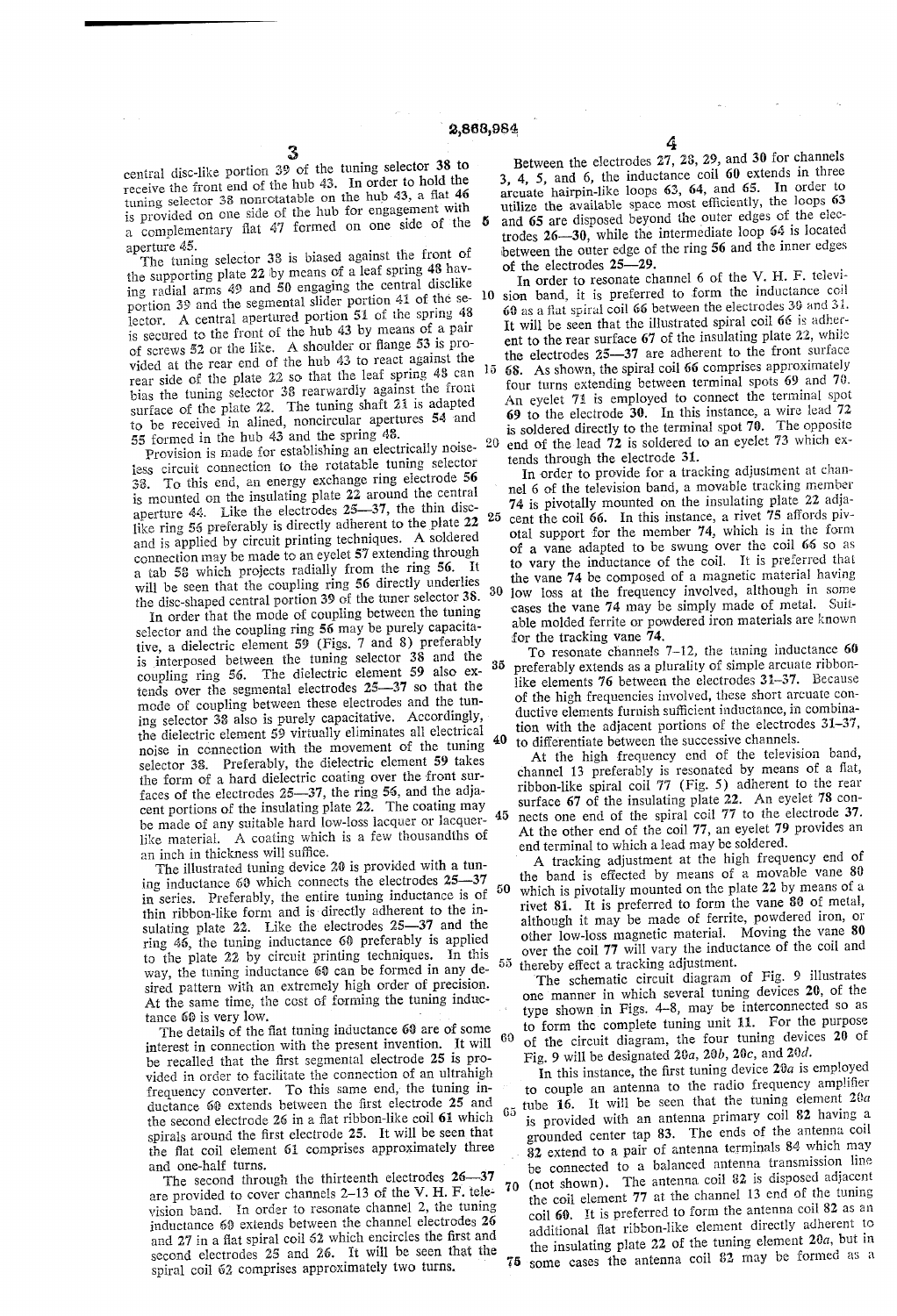separate wire winding positioned adjacent the flat spiral coil element 77.

Any standard or suitable circuit arrangement may be employed in connecting the antenna tuning element  $20a$ to the radio frequency amplifier tube 16. In this instance,  $\overline{5}$ the tube 16 comprises a pair of triodes 85 and 86 having respective grids 87 and 88, plates 89 and 90, and cathodes 91 and 92. It will be seen that the tuning selector 38 is connected to the grid 87 of the first triode 85, this connection being made by extending a lead 93 between the 10 grid and the coupling ring 56 on the tuning element 20a. A grid return resistor 94 and a metering jumper 95 are connected in series between the grid 87 and ground, a bypass capacitor 96 being connected across the metering jumper 95.

At the channel 13 end of the tuning coil 60, the terminal eyelet 79 is bypassed to ground by an adjustable neutralizing capacitor 97. A coupling capacitor 98, acting in combination with the neutralizing capacitor 97, is connected between the terminal 79 and the plate 89 of 20 the triode 85.

To provide for the connection of an ultrahigh frequency converter, the converter electrode 25 of the antenna tuning element  $20a$  is connected to a lead 99 which extends to one terminal 100 of the U. H. F. socket 12. 25 This terminal 100, in conjunction with a grounded terminal 101, provides an input circuit for an intermediate frequency signal received from a separate U. H. F. converter. When the tuning selector 38 overlies the U. H. F. electrode 25, the intermediate frequency signal from the 30 lead 99 is applied to the grid 87 of the radio frequency amplifier triode 85. It will be seen that the antenna tuning element  $20a$  differs from the specific tuning element 20 shown in Figs. 4-8 in that the intermediate<br>frequency coil element 61 is omitted from the antenna 35 tuning element 20a. Thus, the U. H. F. electrode 25 serves simply as a coupling electrode between the input terminal 100 and the tuning selector 38. It will be understood that the signal from the separate U. H. F. converter is ordinarily at a fixed intermediate frequency, 40 such as 43.5 megacycles, for example, and that the tuning unit 11 serves simply as an additional intermediate frequency amplifier when the U. H. F. converter is being employed.

When the tuning selector 38 of the antenna tuner is 45 at any one of the electrodes 26-37, corresponding to channels 2-13, the portion of the tuning coil  $\hat{60}$  between the tuning selector and the end terminal 79 is resonated by the capacitor 97, the interelectrode capacitances of the triode 85, and the various distributed capacitances 50 existing between the circuit leads, the various elements of the coil 60 and ground. The tuning is varied by changing the effective inductance of the antenna tuner 20a, while the various resonating capacitances remain substantially constant. 55

In the known manner, the plate 89 of the first radio frequency triode section 85 is connected to the cathode 92 of the second triode section 86 through a small radio<br>frequency choke 102. The grid 88 of the second triode section 86 is effectively connected to ground through a 60 bypass capacitor 103. A grid return resistor 104 is<br>connected between the grid 88 and the cathode 92.

Positive plate potential is applied to the plate 90 of the second triode section 86 through a radio frequency choke 105 connected between the plate and the terminal 65 106. A filtering resistor 107 extends from the terminal 106 to a plate supply lead 108 representing a source of positive plate supply voltage. A bypass capacitor 109 is connected between the terminal 106 and ground.

In this instance, the second and third tuner elements 70 20b and 20c are connected in a band pass filter circuit 110 between the plate 90 of the radio frequency amplifier 16 and the input of the converter or mixer tube 17. Thus, signals are carried from the plate 90 to the tuner

and the end terminal  $79$  of the tuner  $20b$ . A small adjustable trimmer capacitor 112 may be connected between the lead 111 and ground. The tuning selectors 38 of both of the tuners  $20b$  and  $20c$  are grounded in this instance. It will be understood that the ground connections are actually made to the coupling rings 56 of the tuners  $20b$  and  $20c$ .

Coupling is afforded between the tuners  $20b$  and  $20c$ by means of a plurality of small coupling capacitors 113, 114, 115, and 116. It will be seen that the capacitor 113 is connected between the end terminals 79 of the respective tuners  $20b$  and  $20c$ , while the capacitors 114, 115, and 116 are connected between the channel 8, channel 5, and channel 2 electrodes of the tuners  $20b$  and  $20c$ . For convenience, the electrodes designated 26-37 in Figs. 4-8 are marked with channel numbers in the circuit diagram of Fig. 9. Eyelets may be mounted in the various electrodes so that soldered connections to the capacitors 113-116 may readily be made. Such eyelets are shown at 117 in Fig. 4.

It will be seen that the electron discharge tube 17 comprises a multigrid converter or mixer section 118 and a triode oscillator section 119, both having a common cathode 120. In addition, the mixer section 118 is provided with a control grid 121, a screen grid 122, a suppressor 123, and a plate 124. A lead 125 is connected between the terminal 79 of the tuner section  $20c$  and the control grid 121 to carry signals from the band pass filter 110 to the mixer section 118. It will be seen that an adjustable trimmer capacitor 126 and a grid return resister 127 are connected in parallel between the control<br>grid 121 and ground. The screen grid 122 is supplied with positive potential through a voltage dropping resistor 128 connected to a positive plate supply terminal 129. A bypass capacitor 130 is connected between the screen grid 122 and ground. The suppressor grid 123 is directly grounded in the usual manner.

Intermediate frequency signals are carried from the plate 124 to an output lead 131 through a radio frequency filtering choke 132, a lead 133, and a blocking capacitor 134 connected in series. Radio frequency bypass capacitors 135 and 136 are connected between the opposite ends of the choke 132 and ground. A plate load resistor 137 extends between the lead 133 and the plate supply terminal 129. The terminal 129 is bypassed to ground by a capacitor 138.

With the movable tuning selectors 38 of the band pass filter sections  $20b$  and  $20c$  opposite the intermediate frequency electrodes 25, the band pass filter 110 is tuned to the intermediate frequency, which is usually 43.5 megacycles. Accordingly, an intermediate frequency signal from an ultrahigh frequency converter, connected to the socket 12, will be amplified by the tubes 16 and 118 and will be resonated by the band pass filter 110. For this condition of operation, the entire tuning coil 60 of each filter section  $20b$  and  $20c$  is in the resonant circuit between the terminal 79 and ground. It will be understood that the tuning coils 60 are resonated by the trimmer capacitors 112 and 126, the output and input capacitances of the tubes 16 and 17, the capacitances to ground afforded by the tuning selectors 38, and the various distributed circuit capacitances.

As the tuning selectors 38 of the band pass filter sections  $20b$  and  $20c$  are moved over the various electrodes for channels 2–13, the effective inductances of the tuning coils 60 are diminished because only the portions of the coils between the terminals 79 and the selectors 38 are effectively in the resonant circuit. The provision of the several coupling capacitors 113-116 provides the requisite degree of coupling at all of the various tuning posi-

tions of the tuning selectors 38. The fourth tuner section  $20d$  is employed in a super-

heterodyne oscillator circuit 139, which utilizes the triode section 119 of the tube 17. It will be seen that this triode section 20b over a lead 111 connected between the plate 75 section comprises a grid 140 and a plate 141, in addition

5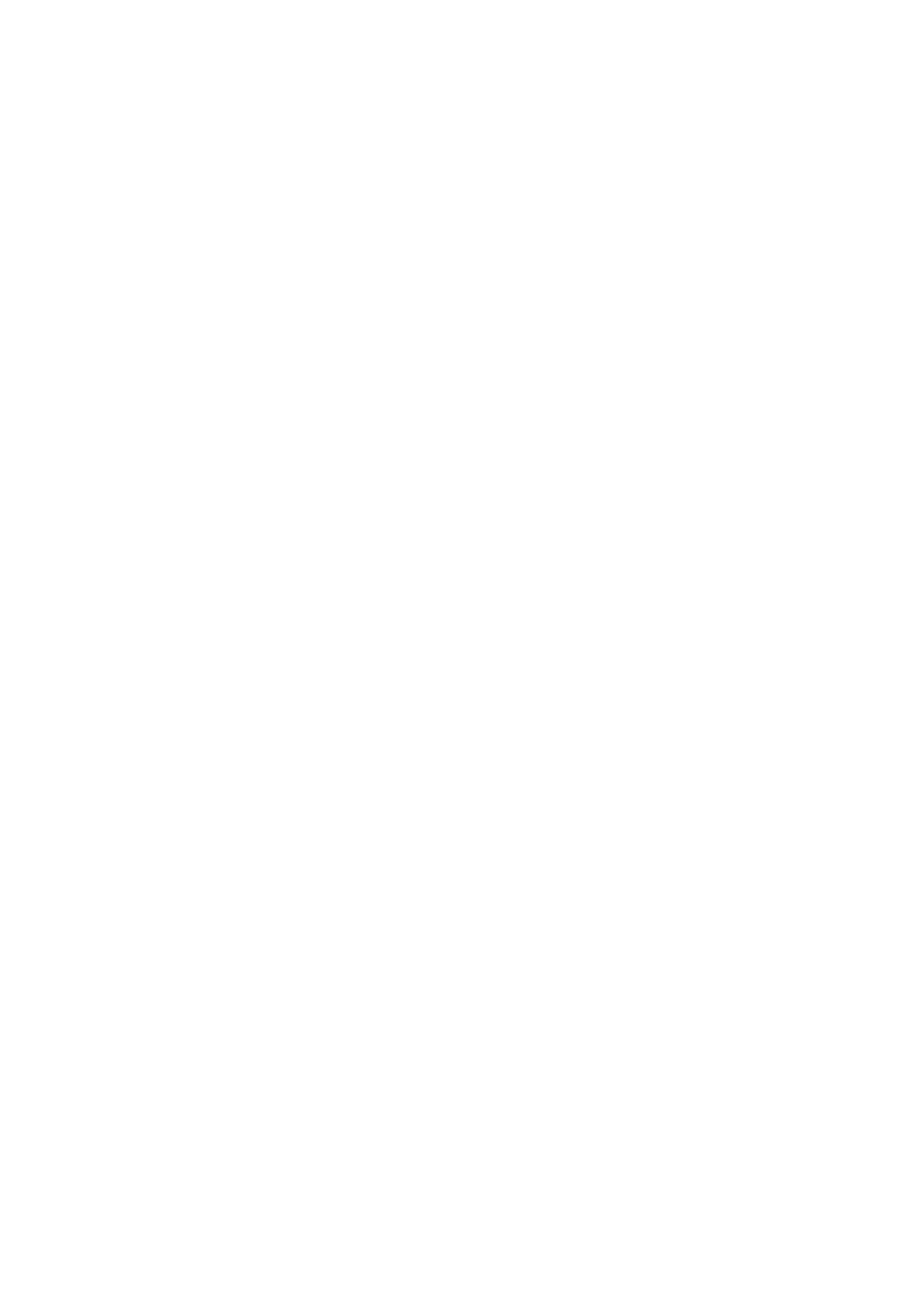to the cathode 120. The end terminal 79 of the tuner section 20d is connected through a lead 142 to the plate A lead 143 establishes a connection between the 141. grid 140 and the rotatable tuning selector 38 of the tuner 20d. It will be noted that the tuner section 20d differs specifically from the tuner 20 shown in Figs. 4-8 in that the ultrahigh frequency converter electrode 25 and the coil section 61 are omitted entirely from the tuner 20d.

To provide for fine tuning of the oscillator 139, a small variable capacitor 144 is connected between the 10 grid 140 and ground. The capacitor 144 is operable by the fine tuning shaft 15 (Fig. 1).

In the usual manner, a grid return resistor 145 and a metering jumper 146 are connected in series between the grid 140 and ground. A bypass capacitor 147 is con- 15 nected across the metering jumper 146.

Plate supply voltage is adapted to be supplied to the oscillator 139 through a two-position switch 148 having a movable contact  $\bar{1}49$  and a pair of fixed contacts 150 and 151. The switch 148 affords a selection between 20 V. H. F. and U. H. F. operation. Thus, the movable contact 149 is connected through a lead 152 to the plate supply terminal 129. A load resistor 153 and a radio frequency choke 154 are connected in series between the fixed contact 150 and the plate 141 of the oscillator tri-25 ode. The other fixed switch contact 151 is connected through a lead 155 to one terminal 156 of the U. H. F. socket 12. It will be understood that the terminal 156 serves to transmit plate supply voltage to a separate 30 U. H. F. converter connected to the socket 12. With the movable switch contact 149 engaging the contact 150, the oscillator 139 is energized so that the tuning unit 11 will operate as a superheterodyne converter section for V. H. F. television signals. With the switch contact 149 engaging the contact 151, the oscillator 139 is de-energized -35 and the separate U. H. F. converter is energized. The intermediate frequency output of the U. H. F. converter is amplified by the radio frequency amplifier tube 16 and the mixer section 118 of the tube 17.

For normal V. H. F. converter operation, the output  $40$ of the oscillator 139 is injected into the mixer section  $\overline{118}$ by means of a small coupling capacitor 157 connected between the plate 141 of the oscillator triode 17 and the grid 121 of the mixer section 118.

45 It will be understood that the tubes 16 and 17 are provided with heaters 158 and 159 energized from a heater supply lead 160 through radio frequency filtering chokes 161 and 162. Radio frequency bypass capacitors 163 are employed in the usual manner in the heater circuit. The  $50$ heater supply lead 160 is connected to another terminal 164 of the U. H. F. converter socket 12 in order that the separate U. H. F. converter may be supplied with heater voltage.

While the operation of the superheterodyne tuning unit  $55$ 11 and of the four tuners 20 embodied therein will be clear from the foregoing description, it may be helpful to offer a brief summary. The tuning unit 11 is placed in operation by connecting the output terminals 84 to a suitable antenna. The output lead 131 is connected to 60 the input of a suitable intermediate frequency amplifying system. Suitable plate supply voltages are applied between ground and the plate supply terminals 108 and 129. A source of heater voltage is connected between ground and the heater supply lead 160. For normal op-65 eration of the tuning unit, the switch 149 is set in its V. H. F. position, as shown in Fig. 9, so that plate voltage will be applied to the oscillator tride 17.

Any of the very high frequency television channels may be selected by turning the main control shaft 14 of the tuning unit 11 to the proper predetermined position. All of the tuning selectors 38 of the four tuner sections 20a-20d are rotated in common by the shaft 14. As each of the tuning vanes or selectors 38 is rotated, it moves over each of the segmental plate-like electrodes 25-37 in turn. The flat plate-like slider arm 41 of the

tuning selector 38 is thus movable into an energy exchange relation with each of the electrodes 25-37. By virtue of the dielectric coating 59 over the electrodes 25-37, the mode of energy exchange between the tuning selector 38 and the electrodes is purely capacitive. In other words, the tuning selector 38 is movable into capacitive coupling relation with the successive stationary electrodes in turn.

Circuit connections are made to the tuning selector 38 of each of the tuner sections 20 by means of the stationary disc-like ring 56 which is capacitively coupled to the central disc-like portion 39 of the tuning selector. Movement of the tuning selector 38 to one of the seg-<br>mental electrodes  $26-37$  for television channels  $2-13$ thus effectively couples the ring 56 to a selected point on the tuning inductance 60, which connects the electrodes in series. In the circuit arrangement of Fig. 9, the portion of each tuning inductance 60 between the end terminal 79 and the tuning selector 38 is effectively in the circuit, while the remaining portion is inactive. The active portion of the tuning inductance 60 is resonated by the various shunt and series capacitances in the particular circuit.

For any of the television channels  $2-13$ , a signal is coupled from the antenna terminals 84 to the antenna tuner section  $20a$  by the antenna primary coil 82. The portion of the tuning inductance 60 between the end terminal 79 and the tuning selector 38 forms a resonant circuit with the various circuit capacitances and the in-The lead 93 conveys put capacitance of the tube 16. the radio frequency signal from the tuning selector 33 to the input grid 87 of the triode section 85. Amplification of the signal occurs in the triode sections 85 and 86. The band pass filter 110 conveys the radio frequency

signal from the plate 90 of the amplifier triode 86 to<br>the grid 121 of the mixer tube section 118. The grounded tuning selector 38 of each band pass filter section  $20b$ and 20c effectively couples the selected channel electrode to ground so that the portion of the tuning inductance 60 between the end terminal 79 and the selected electrode will be resonated by the various capacitances in the circuit. Initial adjustment of each of the tuner sections  $20b$  and  $20c$  may be effected by varying the trimmer capacitors 112 and 126. Energy is transferred between the two band pas filter sections  $20b$  and  $20c$  by the coupling capacitors 113-116.

The oscillator 139 is tuned to the desired superheterodyning frequency by the portion of the turner section 20d between the tuning selector 38 and the end terminal 79, acting as a resonant circuit in combination with the various interelectrode and circuit capacitances. The coupling capacitor 157 carries the oscillator signal to the grid 121 of the mixer tube section 118. Thus, a signal at the fixed intermediate frequency appears at the plate 124 of the mixer tube section 118.

Tracking adjustments between the various tuner sections  $20a-20d$  may be effected by moving the tracking vanes 74 and 80 so as to change the inductance of the coil elements 66 and 77. The vane 80 will effect a tracking adjustment at the high frequency end of the band, while the vane 74 is effective at an intermediate point in the band. Further refinements in tracking adjustment may be made by varying the trimmer capacitors 112 and 126.

It will be understood that the tuning devices  $20a-20d$ may be manufactured with printed tuning inductances 60 which differ in form so as to obtain virtually perfect tracking at all channels in the television band. Once the desired conformation of the coils 60 has been established, they can be reproduced with great precision by circuit 70 printing techniques. Thus, the matter of tracking adjustments is reduced to a minor problem from the point of view of the manufacturer.

A separate ultrahigh frequency converter may be connected to the very high frequency tuning unit 11 by 75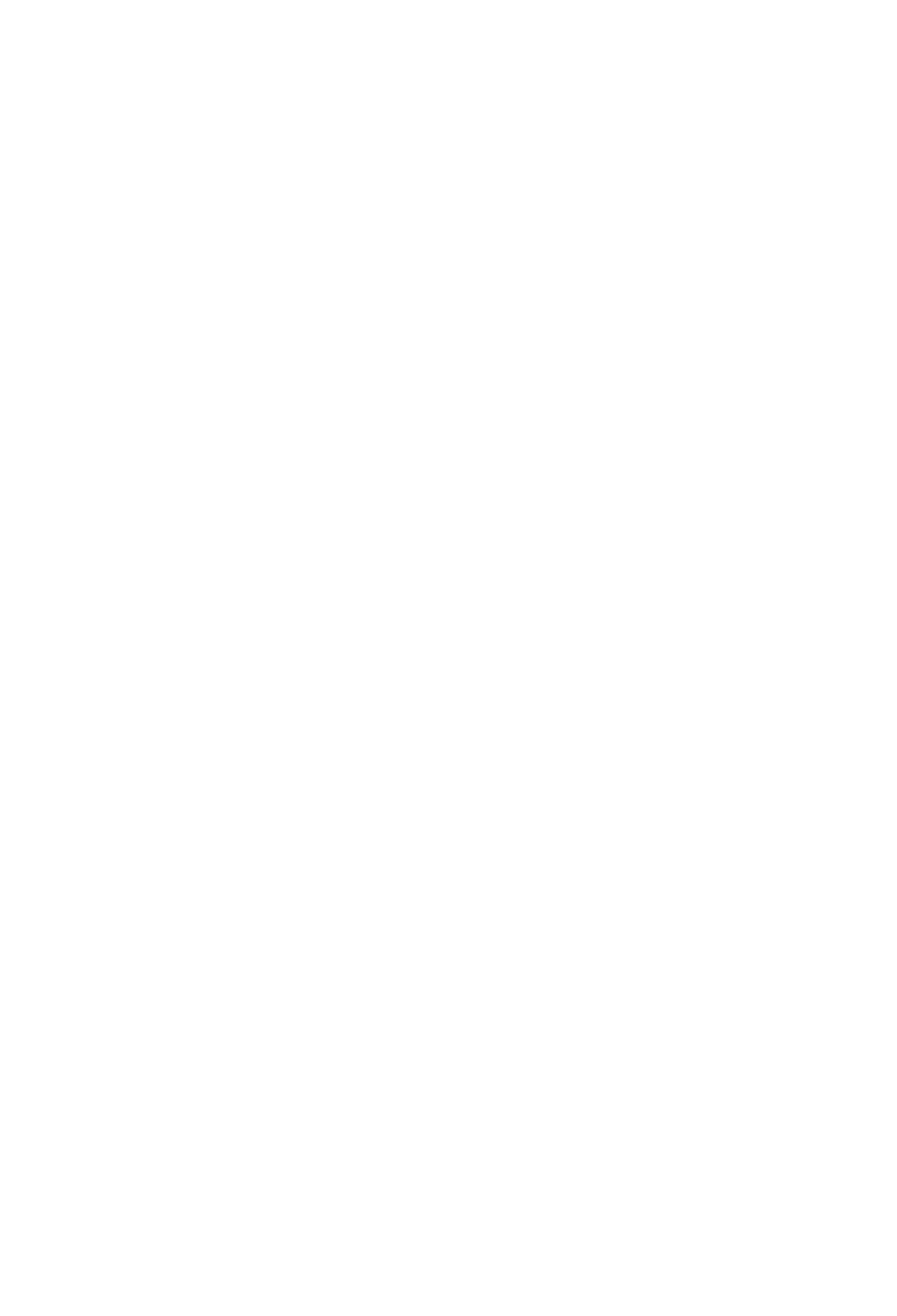2,868,984

 $\overline{K}$ 

means of the socket 12. The output of the U. H. F. converter is received between the socket terminal 100 and the grounded terminal 101, while plate and heater voltages are supplied to the converter by the terminals 156 and 164. For U. H. F. operation, the switch 148 is shifted so that the movable contact 149 engages the fixed contact 148. Plate potential is thereby disconnected from the oscillator 139 and supplied to the socket termiand 156. The main tuning shaft 14 is rotated to bring U. H. F. coupling electrodes 25. Under these conditions the oscillator 139 is inoperable and the tubes 16 and 17 function as additional intermediate frequency amplifiers. The intermediate frequency signal from the U. H. F. conelectrode 25 of the turner  $20a$ , and then is simply transferred capacitively to the tuning selector 38. The inductance 60 of the tuner section  $20a$  is effectively out of the circuit.

 $20b$  and  $20c$ , the entire inductance coil 60, including the coil element 61, is in the resonant circuit. The inductance of the coil element 61 is sufficient to lower the resonant frequency of the band pass tuner section to the desired intermediate frequency. Thus, the intermediate 25 frequency signal is coupled to the mixer tube section 118 and is developed in amplified form at the output lead 141.

Since all of the inductance elements of each tuner section is printed on a single flat plate, the tuner sections 30 are extremely compact and low in cost. At the same time, they may be manufactured with a high order of precision. By virtue of the purely capacitive coupling between the movable tuning selectors and the electrodes of the flat tuner sections, the operation of the tuning 35 selectors is free from electrical noise.

Various modifications, alternative constructions and equivalents may be employed without departing from the true spirit and scope of the invention as exemplified in the foregoing description and defined in the following 40 claims.

We claim:

1. A tuner for very high frequency television signals, said tuner comprising an electrically insulating plate having an aperture therethrough, a thin disc-like conduc- 45 tive coupling ring adherent to said plate around said aperture, a plurality of thin conductive angularly spaced segmental electrodes adherent to one side of said plate around said ring, a plurality of thin conductive ribbons adherent to said plate and extending between adjacent 50 ones of said electrodes, said ribbons and said electrodes together defining a tuning coil interconnecting said electrodes in series, said electrodes being arranged sequentially as first, second, third, and so forth, in said series, the first of said ribbons extending between the first and 55 second of said electrodes in a spiral around said first electrode, the second of said ribbons extending between said second and third of said electrodes in a spiral around the first and second of said electrodes, another of said ribbons extending between another pair of said electrodes in an arcuate hairpin-like loop spaced radially  $60$ outwardly from said electrodes, another of said ribbons extending between another pair of said electrodes in an arcuate hairpin-like loop spaced radially inwardly from said electrodes, another of said ribbons extending in a spiral coil on the opposite side of said plate from said 65 electrodes, connector elements extending through said plate between the opposite ends of said spiral coil and another pair of said electrodes, an adjustable magnetic vane pivotally mounted on said plate adjacent said spiral coil for varying the inductance thereof, an additional spirally coiled ribbon on said opposite side of said plate and having one end connected to the first of said electrodes, a conductive vane pivotally mounted on said

adjusting the inductance thereof, a tuning element rotatably mounted in said aperture and capacitively coupled to said ring, and a slider on said tuning element slidable successively over said electrodes into capacitive coupling relation with each of said electrodes in turn.

2. A tuner for the twelve very high frequency television channels, said tuner comprising a flat insulating plate having an aperture therethrough, a thin metal disclike ring adherent to said plate around said aperture, a the tuning selectors of the sections 20a-20c opposite the 10 thin insulating coating over said ring, a tuning element rotatable in said aperture and having a metal disc-like element overlaying said ring and capacitively coupled thereto, a metal radial arm connected to said disc-like element, a metal slider on the outer end of said arm and verter is carried by the lead 99 to the U. H. F. coupling 15 movable therewith along one surface of said plate along a circular path, thirteen thin metal plate-like angularly spaced segmental electrodes adherent to said plate along said circular path, a thin insulating coating over said electrodes, said slider being movable into capacitive In the case of each of the band pass turner sections 20 coupling relation with each of said electrodes in turn, said electrodes from the first to the last constituting an intermediate frequency resonating electrode for use with an ultrahigh frequency converter and channel electrodes for television channels two through thirteen, an inductance coil connecting said electrodes from the first to the last in series and comprising a plurality of ribbons adherent to said plate and extending between the successive electrodes, the first of said ribbons extending between the intermediate frequency electrode and the channel two electrode and spiraling around said intermediate frequency electrode, the second of said ribbons extending between the channel two and channel three electrodes and spiraling around the intermediate frequency and the channel two electrodes, the third, fourth, and fifth ribbons constituting areuate hairpin-like loops interconnecting the channel three, four, five, and six electrodes and alternately spaced radially outwardly and inwardly on said plate from said electrodes, the sixth ribbon being a spiral coil element adherent to the opposite side of said plate from said electrodes and being connected between the channel six and seven electrodes, a tracking vane pivotally mounted on said plate adjacent said sixth ribbon for varying the inductance thereof, the seventh through the ninth ribbons being arcuate elements interconnecting the channel seven through thirteen electrodes, an additional spiral ribbon coil adherent to the opposite side of said plate and having one end connected to the channel two electrode, and a tracking vane pivotally mounted on said plate adjacent said additional spiral ribbon coil for adjusting the inductance thereof.

3. A tuner for the twelve very high frequency television channels, said tuner comprising a flat insulating plate having an aperture therethrough, a thin metal disclike ring adherent to said plate around said aperture, a thin insulating coating over said ring, a tuning element rotatable in said aperture and having a metal disc-like element overlying said ring and capacitively coupled thereto, a metal radial arm connected to said disc-like element, a metal slider on the outer end of said arm and movable therewith along one surface of said plate along a circular path, thirteen thin metal plate-like angularly spaced segmental electrodes adherent to said plate along said circular path, a thin insulating coating over said electrodes, said slider being movable into capacitive coupling relation with each of said electrodes in turn, said electrodes from the first to the last constituting an intermediate frequency resonating electrode for use with an ultrahigh frequency converter and channel electrodes for television channels two through thirteen, an inductance coil connecting said electrodes from the first to the last in series and comprising a plurality of ribbons adherent to said plate and extending between the successive electrodes, the sixth ribbon being a spiral coil element connected between the channel six and seven electrodes, plate adjacent said additional spirally coiled ribbon for 75 a tracking vane pivotally mounted on said plate adjacent